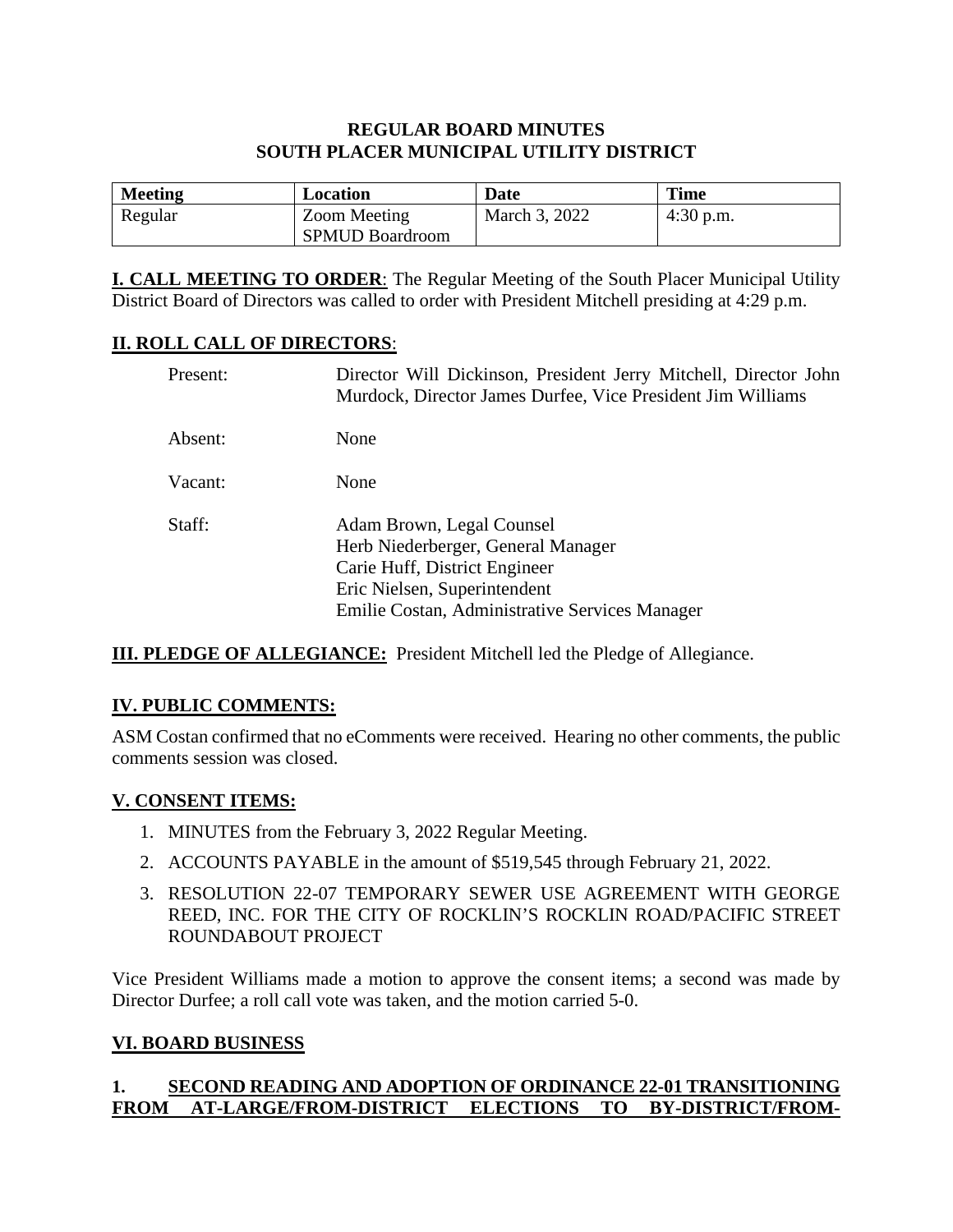Regular Board Meeting March 3, 2022 Page | 2

### **DISTRICT ELECTIONS AND ESTABLISHING NEW ELECTORAL DISTRICT BOUNDARIES**

GM Niederberger introduced the second reading of Ordinance 22-01.

Director Murdock made a motion to waive the second reading of the proposed Ordinance 22-01 and adopt Ordinance 22-01 Transitioning from At-Large/From-District Elections to By-District/From-District Elections and Establishing New District Boundaries which will become effective on April 4, 2022, a second was made by Director Durfee; a roll call vote was taken, and the motion carried 5-0.

### **2. LOWER CLOVER VALLEY SEWER TRUNK REPLACEMENT**

DE Huff presented on the Lower Clover Valley Sewer Trunk Replacement Design Report developed by Water Works Engineers. She reviewed the two preliminary design alternatives that were recommended as the most viable replacement solutions at the August 1, 2019, board meeting. She shared that while the existing trunk has been identified as a High-Risk Facility, the future development of Clover Valley has changed and no longer requires an increase in capacity in the existing sewer trunk. Staff is recommending that the project not move forward until such time as an increase in capacity is needed or the pipe has exceeded its useful life.

Director Murdock asked why the EDUs for new development have been reduced to two hundred and why the District is putting off the replacement of a high-risk pipe. DE Huff explained that the original entitlement for the land was higher, but community input has reduced the density. She shared that the primary trigger for the replacement of the pipe was capacity. Director Murdock asked when the pipe will exceed its useful life. Staff shared that the average life of a pipeline is seventy-five-years and there are approximately fifteen years of useful life left in this pipe.

Director Williams shared that he was told that part of Clover Valley was going to be sold for conservation. President Mitchell shared that he attend the last city council meeting regarding the development of Clover Valley and there is a clear desire to limit development in that area. President Mitchell asked if the District would increase capacity even if pipe replacement is triggered due to end of useful life. DE Huff shared that the pipe has the capacity to service the currently proposed development; however, additional off-site work could impact future trunk replacement.

### **3. RESOLUTION 22-08 PLACING THE FORMER SUNSET WHITNEY GOLF COURSE CLUBHOUSE IN EXTENDED UNOCCUPIED USE**

GM Niederberger shared with the Board that the former Sunset Whitney Golf Course Clubhouse is a shell, unoccupied, and not discharging sewer into the system. The City of Rocklin owns the Clubhouse and currently has been submitting a quarterly application to place the building in a status of unoccupied use, thereby reducing the billing EDUs. Staff desires to work with the City of Rocklin to remove the requirement for submittal of a quarterly application and place the building on extended unoccupied use until such time as improvements are started that would generate use.

Director Murdock asked if there were any facilitates that could generate sewage on the site. President Mitchell shared that there is a restroom facility on the western side of Whitney Boulevard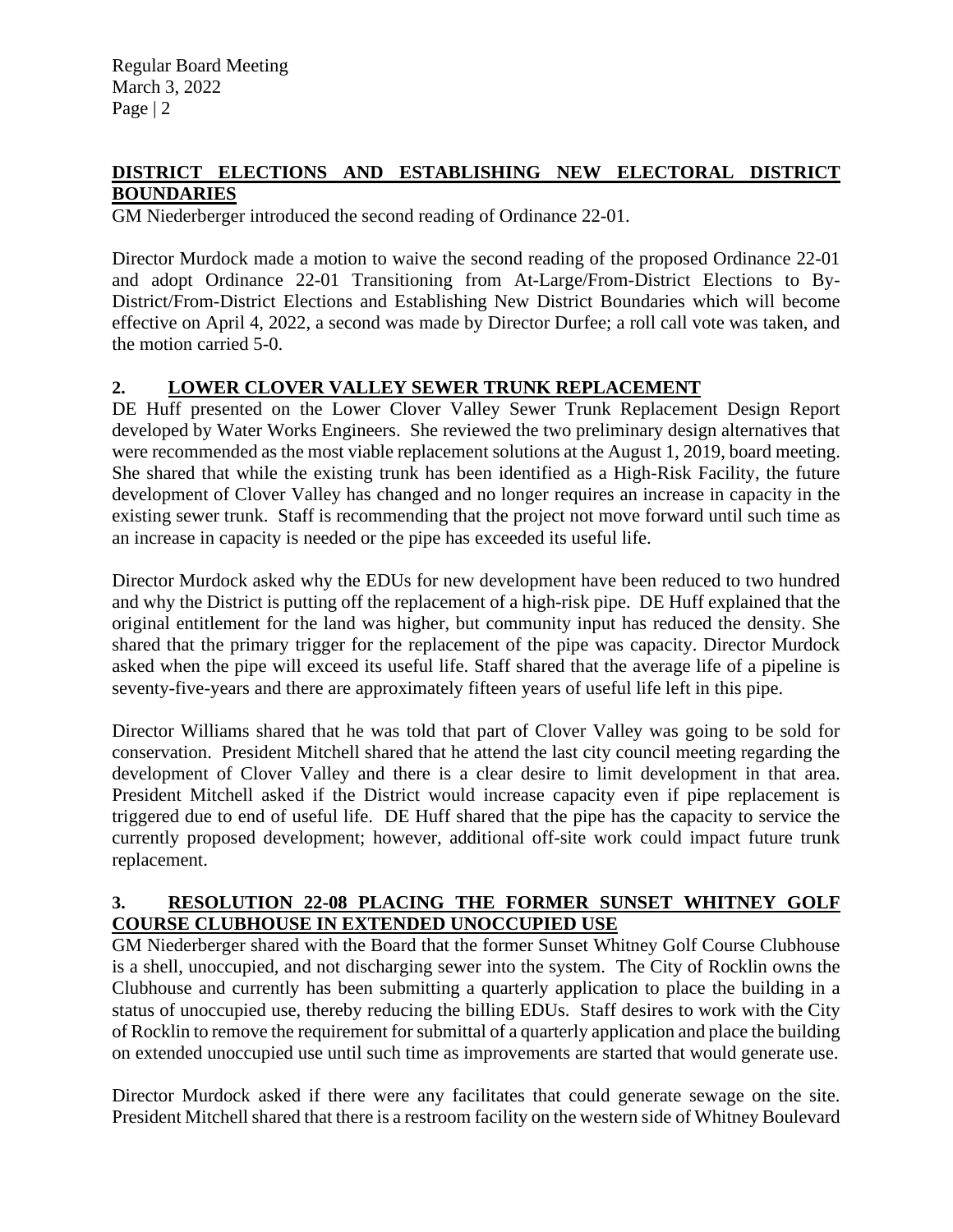Regular Board Meeting March 3, 2022 Page  $|3$ 

that is functional but locked. DE Huff shared that the unoccupied use status reduces but does not eliminate the monthly service charge. Director Durfee shared that he feels this is a great example of proactive government partnership.

Director Durfee made a motion to adopt Resolution 22-08 Waiver to SPMUD SC 2.03.007 B, and placing the former Sunset Whitney Golf Course Clubhouse in Extended Unoccupied Use, by (1) Placing the former Sunset Whitney Golf Course Clubhouse in Extended Unoccupied Use (2) Granting a waiver to the City of Rocklin to the Reapplication for Unoccupied Use for the former Sunset Whitney Golf Course Clubhouse, and (3) Allowing for the Designation of Unoccupied Use for the former Sunset Whitney Golf Course Clubhouse to remain until such time that Improvements are Initiated for the Property and/or Building, a second was made by Director Murdock; a roll call vote was taken, and the motion carried 5-0.

# **4. STRATEGIC PLANNING WORKSHOP: MISSION, VISION, & VALUES**

DS Nielsen gave a presentation on the Mission, Vision, and Values of the District in preparation for the development of the next five-year strategic plan.

The Directors discussed the mission, vision, and values of the District and recommended updating the goals but continuing to use the same mission and values statements. The Board recommended removing comparative language in the vision statement and potentially making the language more concise.

DS Nielsen reviewed the next steps in the strategic planning process and provided board members with a strengths, weaknesses, opportunities, and threats assessment for the next strategic plan discussion at the April board meeting.

# **VII. REPORTS**

### 1. **District General Counsel (A. Brown):**

General Counsel Brown had no report for this meeting.

# **2. General Manager (H. Niederberger):**

### **A. ASD, FSD & TSD Reports**:

GM Niederberger shared that the long-range planning agenda in the GM Report has been revised to move the ITPipes discussion to May and to add Strategic Planning Workshops in April and May. President Mitchell asked about item F.4 in the GM Report and the timeline for a potential cost of living adjustment due to increased inflation. GM Niederberger shared that the item has been discussed with the Personnel and Advisory Committee and will come back to the full board for discussion.

Director Murdock asked about the 180-unit complex that is being proposed across from Sierra College. DE Huff shared that the project is College Park Senior Apartments. The District has received a pre-development application and has been working with the engineer and the City of Rocklin.